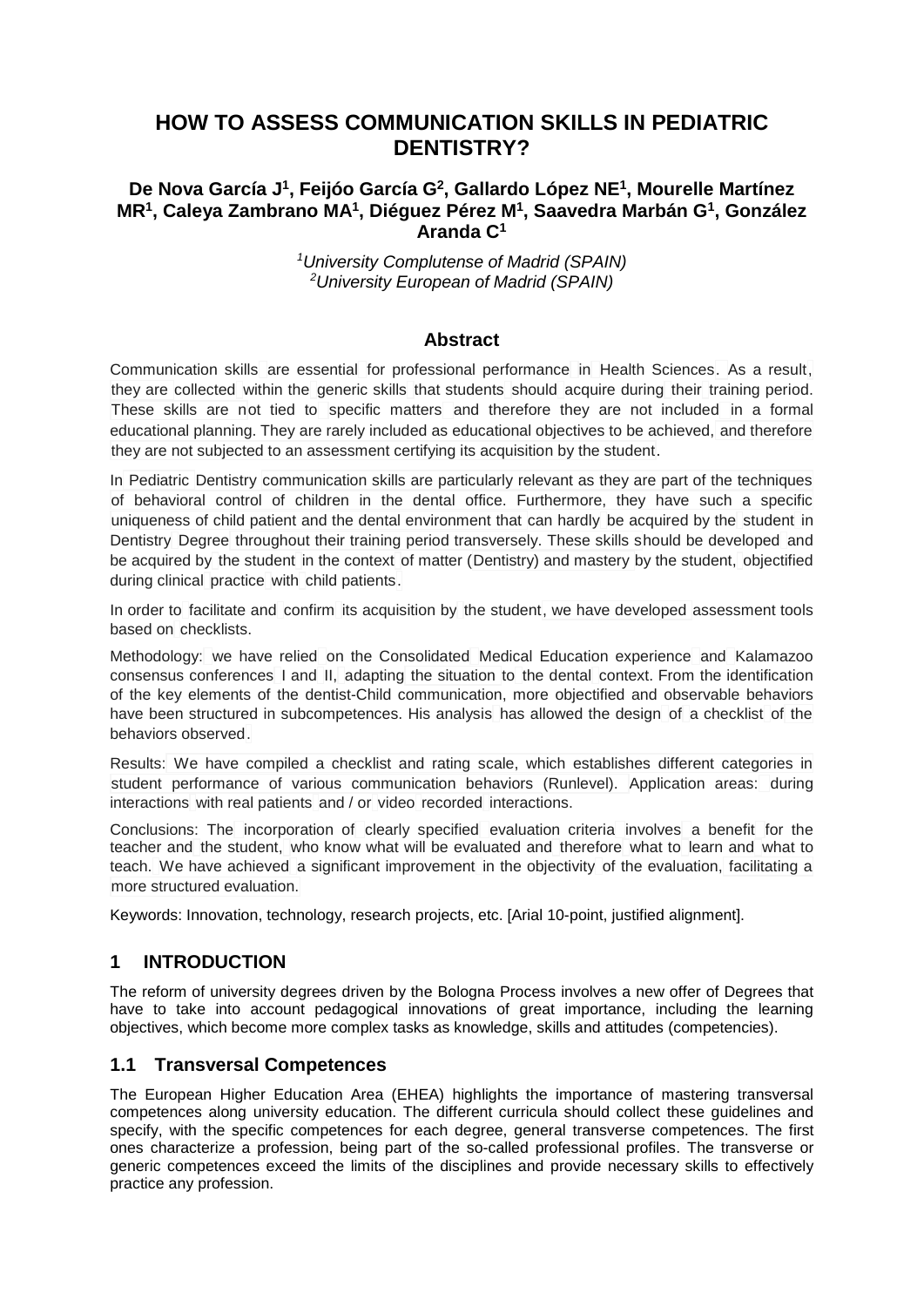The Tuning [1] project gathers the most widely accepted competences in the European convergence process. Generic or transverse competences should be part of the educational objectives of the studies of health sciences and must be explicitly formulated between them and promote their achievement by students [2]. Different initiatives have emerged in our immediate educational environment picking this spirit and projecting the entire scope of the Health Sciences (Complutense Research Conference for Grade students in Health Sciences) [3].

#### *1.1.1 Communication in Health Sciences*

There is no doubt that among the transverse competences, communication is one of the core parts of the competence of the health professions. Communication is not something that depends on the way of life of every professional or a secondary dimension versus clinical dimensions. Currently the communication is considered as a dimension of the competence of health professions that can be taught, learned and assessed [4]. However the teaching of communication skills has a relatively short life in the degree course in Health Sciences, including Medicine, who comes from a consolidated experience.

The care relationship with the patient is the framework in which it has developed the largest baggage of objectives, content and methodology towards the learning of communication. Some expert consensus conferences have debated the key elements of communication in these clinical encounters, which must be taken into account when teaching and evaluating programs in medical education [5].

## **2 PEDIATRIC DENTISTRY**

Basically the subject Pediatric Dentistry will provide the Degree in Dentistry student the necessary competences to enable him to carry out "the planning and implementation of pediatric dental treatment of limited complexity in infantile patients". In a simplified manner it would be dentistry applied to the child. The achievement of this final goal is reached after studying the two subjects in which it´s unfolded: Dentistry I (6 ECTS) and Dentistry II (12 ECTS), taught in 3rd and 4th year respectively. The student in the first year receives a mainly preclinical practical training. Once this preparatory phase is overcome the student is incorporated into the 2nd year in clinical practice with child patients. Preclinical formation, based on the simulation, allows the student to approach clinical procedures, to be subsequently performed on the patients. However, this training is not able to reproduce faithfully aspects of communication with the patient. Precisely in an attempt to approach the reality of childdentist encounter we have designed, with the help of the computer, a teaching tool, which we presented in the last Congress. [6]

#### *2.1.1 Communication in Pediatric Dentistry*

One of the key elements of dental care in the child, which marks a fundamental difference between the treatment of children and adults, is related to communication. Adult Treatment involves direct dentist-patient relationship, while in children treatment is established a triangular dentist-child-parent relationship. Furthermore, the practice of dentistry for children is based on the ability of the professional to guide them through their dental experiences, which is a very particular relationship in which one party (the child) is constantly changing. The success of dental practice in children depends not only on the technical skills of the dentist, but also their ability to achieve and maintain cooperation of the infant.

It´s not surprising they have developed extensive training modules that emphasize the need to acquire some skills, based on communication, facilitate monitoring of the child's behavior in the dental office. This learning content is a prerequisite for students before their incorporation into clinical practice. The student must acquire these skills and receive practical experience that allows its application. Until now the teacher was limited to the assessment of the acquisition of theoretical content through written tests, while the finding of dominance in the field of practice, suffers from a great deal of subjectivity.

# **3 ASSESSING COMMUNICATION COMPETENCES**

The evaluation should be seen embedded in the teaching-learning process, in fact it is one of its key elements. The evaluation has, among others, a regulatory function of learning.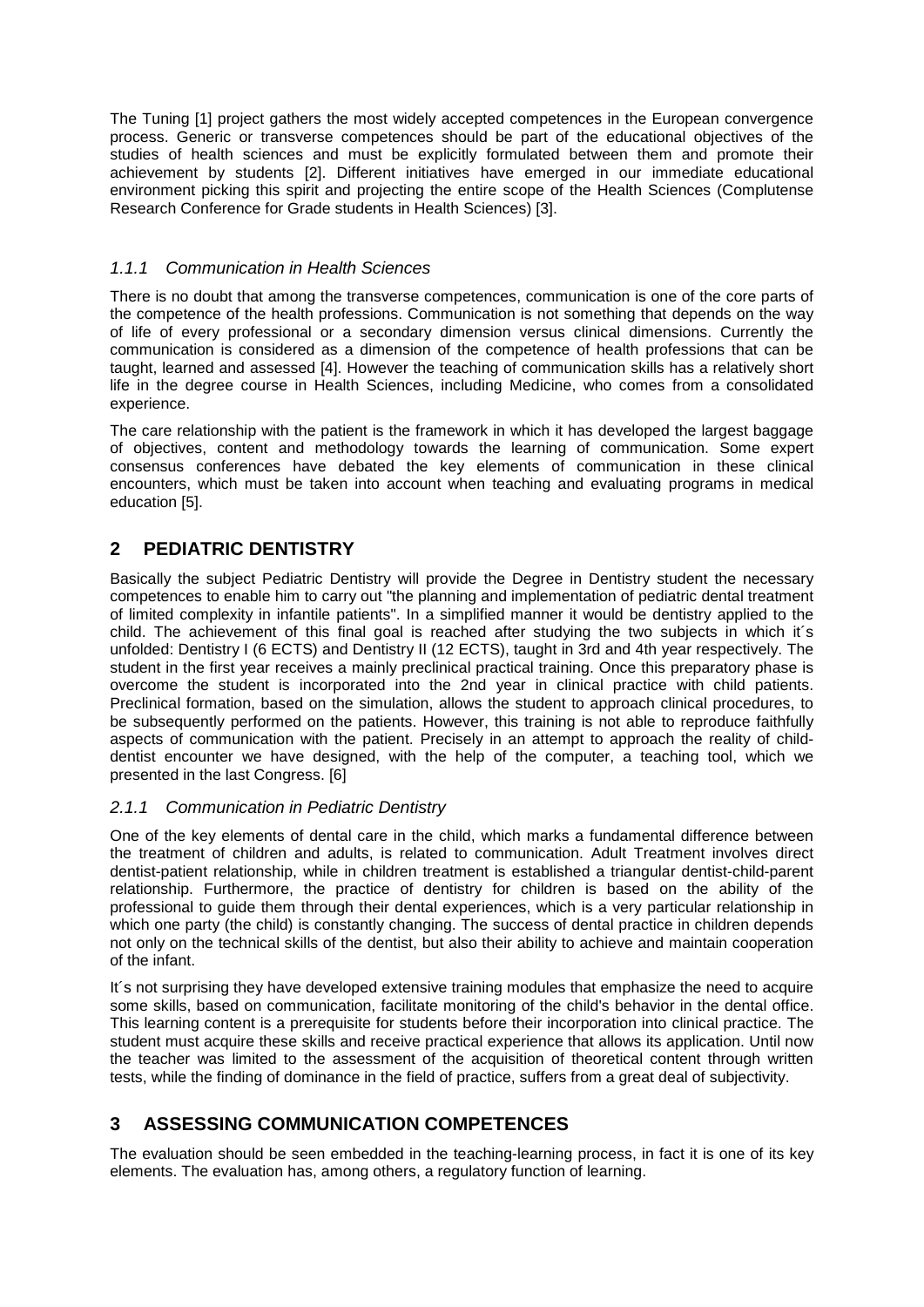Students prioritize study areas subject to evaluation. Following this criterion, also the assessment of communication skills as relevant in the field of medicine and by extension other Health Sciences has been prioritized in conferences of experts [7].

Evaluation methods of communicative dimension of competence of professionals are determined by direct observation and the use of checklists, either in interviews with real patients or by simulation with standardized patients (of little application to children) and through of the objective structured clinical assessment (OSCE).

In our teaching field the limited experience in assessing competences related to communication has been made with adult patients through OSCE testing, being the extrapolation difficult to childhood environment.

## **4 OBJECTIVES**

Starting from the premise that competence assessment can also boost their development.

In the clinical encounter dentist-child, establish those areas where effective communication is the key. From them:

- 1st design a tool that allows assessment of communication competences acquired by the student and brought to light during their clinical activity.
- 2nd Harnessing the potential of evaluation to help achieve the training objectives.

# **5 METHODOLOGY**

Taking as a starting point Kalamazoo I and II consensus statements [5,7] we have analyzed the clinical encounter dentist-child and set times and procedures that require more effort to communicate between them. In some cases it is a communication for the purpose of gaining the trust of the child, and in other cases the objective is to direct and control their behavior.

In each of these moments / procedures we define 3 levels of performance that describe the desired level of compliance in terms of excellent, adequate and poor. Given that the different levels include several items, and they won´t always be fulfilled, we consider a scale of 5 scores facilitate the task of the evaluators, that includes the intermediate terms fair and good..

# **6 RESULTS**

#### *6.1.1 Clinical Meeting dentist-child*

We have selected the most relevant moments based on two criteria: the most common and those that represent a higher level of behavioral control. Based on them we have established eight stages:

- (1) Communication in the waiting room;
- (2) Communication to the fulfillment of the history;
- (3) Exploration;
- (4) Taking impressions;
- (5) Perform intraoral radiographs;
- (6) Tooth extraction;
- (7) Emergency trauma;
- (8) Child goodbye.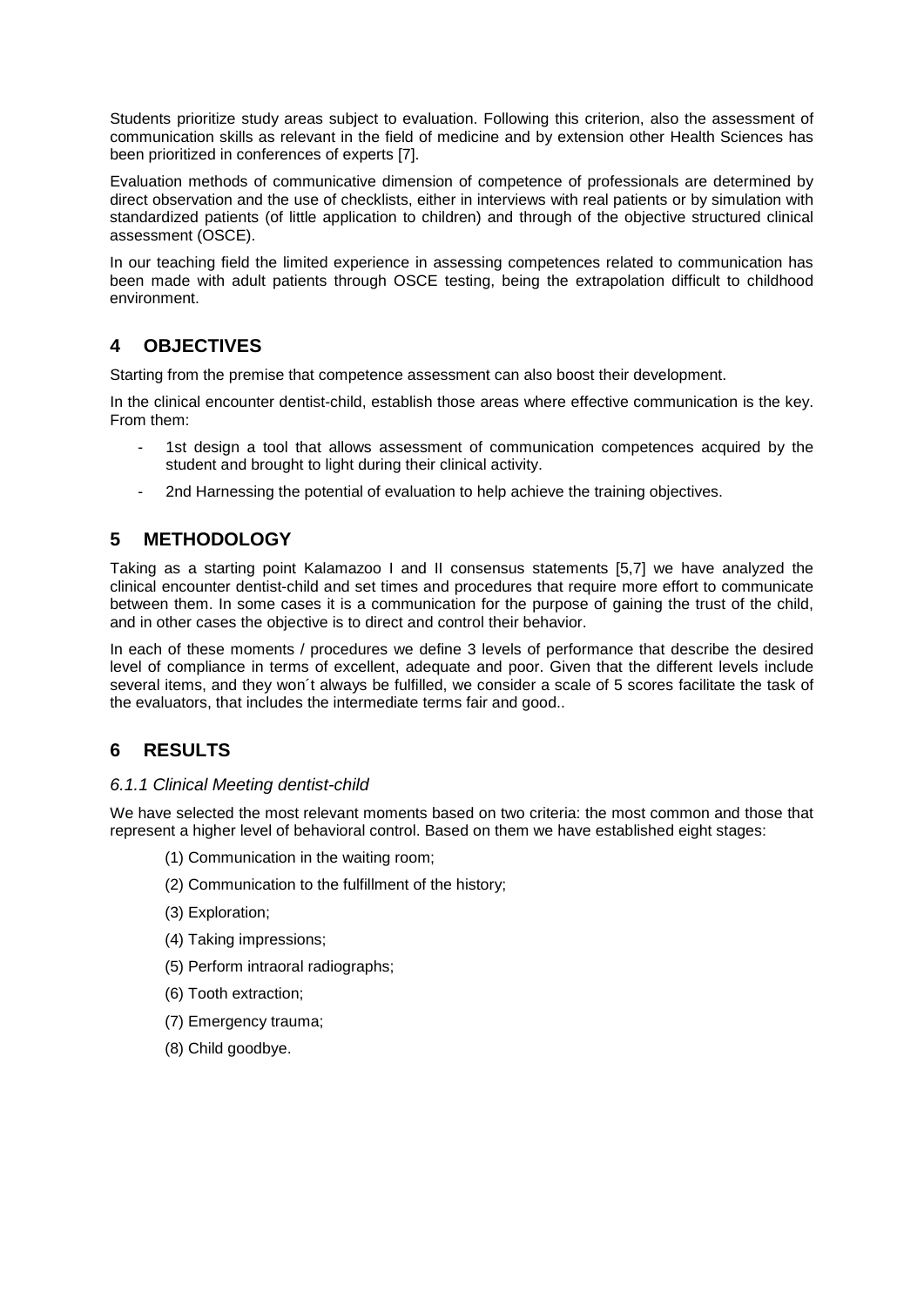The first 3 are related to the first contact with the child and demands from the student great care in the forms, because it establishes the future relationship with him (Table 1).

| <b>1. COMMUNICATION IN THE WAITING ROOM</b>                                                                                                                                                                                                                                                                                                                                                                                                                                                                                                            |                                                                                                                                                                                                                                                                                                                                                                                        |                                                                                                                                                                                                                                                                                                                                                                                                                                                                                                                                                                                                                                                |  |  |
|--------------------------------------------------------------------------------------------------------------------------------------------------------------------------------------------------------------------------------------------------------------------------------------------------------------------------------------------------------------------------------------------------------------------------------------------------------------------------------------------------------------------------------------------------------|----------------------------------------------------------------------------------------------------------------------------------------------------------------------------------------------------------------------------------------------------------------------------------------------------------------------------------------------------------------------------------------|------------------------------------------------------------------------------------------------------------------------------------------------------------------------------------------------------------------------------------------------------------------------------------------------------------------------------------------------------------------------------------------------------------------------------------------------------------------------------------------------------------------------------------------------------------------------------------------------------------------------------------------------|--|--|
| 1.-POOR $\Box$<br>2.-FAIR                                                                                                                                                                                                                                                                                                                                                                                                                                                                                                                              | $\Box$ 3.-ADEQUATE<br>$\Box$ 4.-GOOD                                                                                                                                                                                                                                                                                                                                                   | $\Box$ 5.-EXCELLENT                                                                                                                                                                                                                                                                                                                                                                                                                                                                                                                                                                                                                            |  |  |
| Going to the cabinet he<br>$\bullet$<br>does not look at the child<br>When he calls the child<br>he does not call him by<br>name or mistakes it for<br>another name<br>Going to the cabinet the<br>child is called from the<br>door<br>Taking the child to the<br>cabinet, he goes before<br>Taking the child to the<br>cabinet, he goes behind<br>him                                                                                                                                                                                                 | Going to the<br>cabinet,<br>$\bullet$<br>looks at the children but<br>doesn't greet him by his<br>name.<br>Going to the cabinet, gets<br>$\bullet$<br>to the mother and tells her<br>that her son must go<br>inside.<br>Going to the cabinet, goes<br>$\bullet$<br>beside the children.                                                                                                | Going to the cabinet,<br>$\bullet$<br>looks at the child and<br>greets him by his name<br>name<br>Going to the cabinet,<br>$\bullet$<br>gets to the children and<br>tells him that he must go<br>inside.<br>Taking the children to<br>$\bullet$<br>the cabinet, he keeps<br>contact with the<br>children, going with him.                                                                                                                                                                                                                                                                                                                      |  |  |
|                                                                                                                                                                                                                                                                                                                                                                                                                                                                                                                                                        | 2. COMMUNICATION DURING ANAMNESIS (boy 8 years old)                                                                                                                                                                                                                                                                                                                                    |                                                                                                                                                                                                                                                                                                                                                                                                                                                                                                                                                                                                                                                |  |  |
| 1.-POOR $\Box$<br>2.-FAIR                                                                                                                                                                                                                                                                                                                                                                                                                                                                                                                              | $\square$ 4.-GOOD<br>$\Box$ 3.-ADEQUATE                                                                                                                                                                                                                                                                                                                                                | $\Box$ 5.-EXCELLENT                                                                                                                                                                                                                                                                                                                                                                                                                                                                                                                                                                                                                            |  |  |
| • Talking with diminutives<br>as younger than their age<br>to be sweeter<br>if<br>Ask<br>in<br>other<br>$\bullet$<br>he<br>appointments<br>has<br>been hurt, or if he has<br>been punctured<br>Ask if he wants<br>his<br>mother or father to come<br>with him.                                                                                                                                                                                                                                                                                         | Talking according his age<br>$\bullet$<br>and letting him asks all<br>he wants.<br>Tell him that we are<br>$\bullet$<br>going to do no harm, that<br>it won't hurt<br>Tell<br>him<br>his<br>parents<br>$\bullet$<br>won't<br>without<br>enter,<br>explanation.                                                                                                                         | Talking him like he was<br>$\bullet$<br>older, and guiding us<br>including when he can<br>ask.<br>Never use words like<br>$\bullet$<br>hurt, pinch, hurt, fear<br>Explain to him that is<br>$\bullet$<br>better to<br>be<br>in<br>the<br>cabinet<br>without<br>his<br>parents.                                                                                                                                                                                                                                                                                                                                                                 |  |  |
| <b>3. EXPLORATION</b>                                                                                                                                                                                                                                                                                                                                                                                                                                                                                                                                  |                                                                                                                                                                                                                                                                                                                                                                                        |                                                                                                                                                                                                                                                                                                                                                                                                                                                                                                                                                                                                                                                |  |  |
| 1.-POOR $\Box$<br>2.-FAIR                                                                                                                                                                                                                                                                                                                                                                                                                                                                                                                              | $\Box$ 3.-ADEQUATE<br>$\Box$ 4.-GOOD                                                                                                                                                                                                                                                                                                                                                   | <b>5.-EXCELLENT</b>                                                                                                                                                                                                                                                                                                                                                                                                                                                                                                                                                                                                                            |  |  |
| Leans the child on the<br>dental chair<br>and starts<br>without<br>exploring<br>explanation<br>Explains the procedure<br>inappropriately<br>the<br>to<br>child's age<br>He pays no attention to<br>child<br>when<br>the<br>he<br>explores him<br>the<br>absence<br>In.<br>of<br>cooperation employs child<br>behavior<br>management<br>techniques not correct for<br>that situation<br>After<br>the<br>exploration<br>raises the child abruptly<br>Finish the procedure and<br>raise the child without<br>paying any attention and<br>even back to him | Leans the child on the<br>$\bullet$<br>dental chair explaining<br>before ("I'm going to lean<br>you, this chair becomes a<br>bed")<br>He's going to explore the<br>$\bullet$<br>child, explaining that is<br>going to look his teeth.<br>During the examination<br>$\bullet$<br>speaks to the child.<br>Finish the procedure and<br>$\bullet$<br>raises<br>the<br>child<br>attentively | He sits the child in the<br>$\bullet$<br>chair, explaining it before<br>and when he leans him<br>passes his hand over the<br>chest to make him feel<br>safe.<br>Before exploring<br>$\bullet$<br>uses<br>the technique of "Tell-<br>Show-Do"<br>During exploration, he<br>$\bullet$<br>with<br>child,<br>talks<br>the<br>explaining what<br>he is<br>doing.<br>Given<br>the<br>lack<br>0f<br>$\bullet$<br>cooperation of the child,<br>uses successful conduct<br>management techniques<br>for that situation.<br>Ends exploration, raises<br>$\bullet$<br>child<br>attentively,<br>the<br>congratulates and thanks<br>you for his cooperation |  |  |

Table 1. Checklist para evaluar la comunicación en el primer encuentro Odontólogo-niño.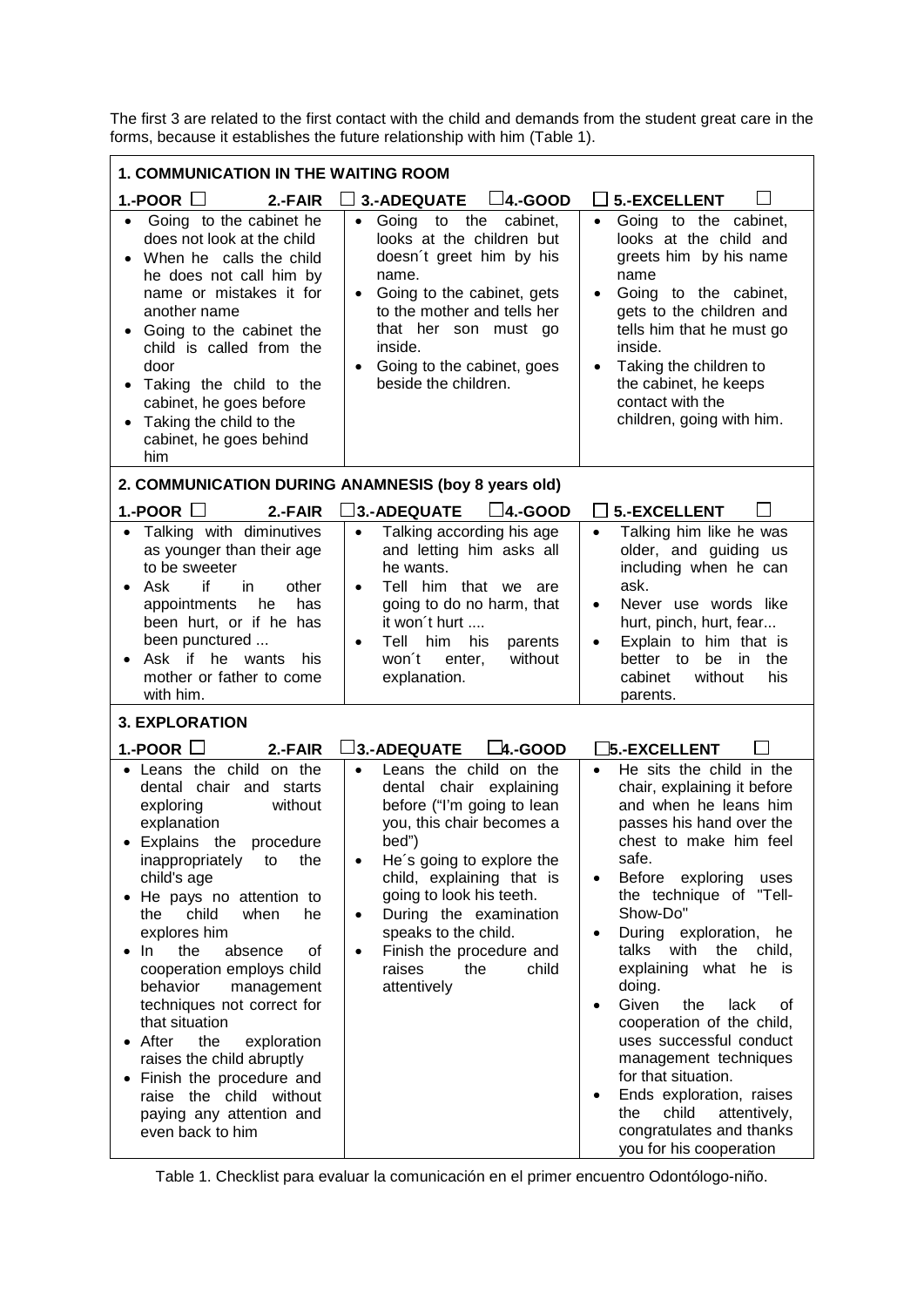Methods 4 and 5 are associated with very usual diagnostic tasks, and the student must quickly familiarize with the difficulties arising from the point of view of communication (Table 2).

| <b>4. MAKING DENTAL IMPRESSIONS.</b>                                                                                                                                                                                                                                                                                                                                                                                                                                                                                                                                                                        |                                                                                                                                                                                                                                                                                                                                                                                                                                                                                                                                                                                                                                         |                                                                                                                                                                                                                                                                                                                                                                                                                                                                                                                                                                                                                                                                                                                                                                    |  |  |
|-------------------------------------------------------------------------------------------------------------------------------------------------------------------------------------------------------------------------------------------------------------------------------------------------------------------------------------------------------------------------------------------------------------------------------------------------------------------------------------------------------------------------------------------------------------------------------------------------------------|-----------------------------------------------------------------------------------------------------------------------------------------------------------------------------------------------------------------------------------------------------------------------------------------------------------------------------------------------------------------------------------------------------------------------------------------------------------------------------------------------------------------------------------------------------------------------------------------------------------------------------------------|--------------------------------------------------------------------------------------------------------------------------------------------------------------------------------------------------------------------------------------------------------------------------------------------------------------------------------------------------------------------------------------------------------------------------------------------------------------------------------------------------------------------------------------------------------------------------------------------------------------------------------------------------------------------------------------------------------------------------------------------------------------------|--|--|
| 1.-POOR $\Box$<br>2.-FAIR                                                                                                                                                                                                                                                                                                                                                                                                                                                                                                                                                                                   | <b>3.-ADEQUATE</b><br>$\Box$ 4.-GOOD                                                                                                                                                                                                                                                                                                                                                                                                                                                                                                                                                                                                    | 5.-EXCELLENT                                                                                                                                                                                                                                                                                                                                                                                                                                                                                                                                                                                                                                                                                                                                                       |  |  |
| <b>Starts</b><br>procedure<br>the<br>explanation<br>without<br>("Open your mouth" and<br>making the impression)<br>He diverts the attention of<br>child<br>during<br>the<br>the<br>with<br>procedure<br>(spoke<br>the assistant)<br>Explains the procedure<br>inappropriately<br>to<br>the<br>child's age<br>The child removes the<br>tray without the alginate<br>has set and does not<br>prevent.<br>When the alginate sets<br>he removes the<br>tray<br>without<br>explanation<br>and/or abruptly<br>Finish the procedure and<br>raise the child without<br>paying any attention and<br>even back to him | Start the process with<br>$\bullet$<br>little explanation ("I will<br>make a mold of your<br>mouth")<br>During the impressions<br>$\bullet$<br>speaks with the child.<br>The child tries to remove<br>$\bullet$<br>tray without<br>the<br>the<br>alginate has set but is<br>prevented from<br>When the alginate sets<br>$\bullet$<br>he tells him that he will<br>remove the tray.<br>Finish the procedure and<br>$\bullet$<br>the<br>raises<br>child<br>attentively                                                                                                                                                                    | <b>Starts</b><br>the<br>process,<br>$\bullet$<br>explaining it<br>carefully<br>adapted to their<br>and<br>comprehension<br>During the impression<br>$\bullet$<br>tells the child to breathe<br>through the nose and<br>talk to him continuously<br>The child tries to remove<br>$\bullet$<br>tray without the<br>the.<br>alginate has set but is<br>prevented from it, he<br>further motivates<br>and<br>explain the importance<br>of waiting<br>When the alginate sets<br>$\bullet$<br>he tells him that he is<br>going to remove the tray,<br>explain<br>and<br>what<br>sensations he is going to<br>experience.<br>Finish<br>the<br>procedure<br>$\bullet$<br>the<br>child<br>raises<br>attentively, congratulates<br>him and thanks him for<br>his cooperation |  |  |
| 5. TAKING INTRAORAL RADIOGRAPHS.                                                                                                                                                                                                                                                                                                                                                                                                                                                                                                                                                                            |                                                                                                                                                                                                                                                                                                                                                                                                                                                                                                                                                                                                                                         |                                                                                                                                                                                                                                                                                                                                                                                                                                                                                                                                                                                                                                                                                                                                                                    |  |  |
| 1.-VERY BAD $\Box$<br>2.-FAIR                                                                                                                                                                                                                                                                                                                                                                                                                                                                                                                                                                               | 3.-ADEQUATE $\Box$ 4.-GOOD                                                                                                                                                                                                                                                                                                                                                                                                                                                                                                                                                                                                              | 5.-EXCELLENT                                                                                                                                                                                                                                                                                                                                                                                                                                                                                                                                                                                                                                                                                                                                                       |  |  |
| Puts a leaded apron and<br>$\bullet$<br>orders the child to open<br>his mouth to position the<br>plate<br>without<br>image<br>explanation<br>Enters the image plate in<br>the child's mouth and<br>holding his hand, rests<br>his finger on it to hold it<br>To do the radiograph,<br>approaches the intraoral<br>X-ray<br>device,<br>he<br>positions it and goes out<br>of the room without any<br>explanation to the child.<br>Make the shot without<br>warning or visually check<br>that the child has not<br>moved.<br>Removes the lead apron<br>and the plate and reveals                              | Tells the child that he is<br>$\bullet$<br>going to do an x-ray<br>Alerts that will put a lead<br>$\bullet$<br>apron but does not give<br>explanations<br>οf<br>its<br>function<br>Asks the child to open his<br>$\bullet$<br>mouth and put his hand<br>to hold the plate without<br>showing first<br>Explains that will go out<br>$\bullet$<br>of the room, but he does<br>not specify why.<br>Check visually that the<br>$\bullet$<br>child has not moved and<br>shoots<br>Rx<br>equipment<br>without notice<br>Removes the plate of the<br>$\bullet$<br>child's mouth, takes away<br>the apron, and says he is<br>going to reveal it | Explain to the child what<br>$\bullet$<br>will he<br>do<br>an<br>x-ray<br>the<br>shows<br>apparatus<br>and the Rx plate<br>He tells the child that<br>should<br>place<br>hes<br>a<br>leaded apron over his<br>body to protect him.<br>Cordially requests the<br>$\bullet$<br>child to open his mouth<br>to insert the image plate<br><b>Explains</b><br>how<br>to<br>$\bullet$<br>collaborate, holding the<br>plaque in<br>his<br>mouth<br>without moving<br>Checks visually that the<br>$\bullet$<br>child has not moved and<br>tells you hear a beep<br>Removes the apron and<br>$\bullet$<br>the plate and explains<br>that he will reveal the X-                                                                                                               |  |  |

Table 2. Checklist para evaluar la comunicación en procedimientos diagnósticos.

ray, then he will be back

it without any comment to

the child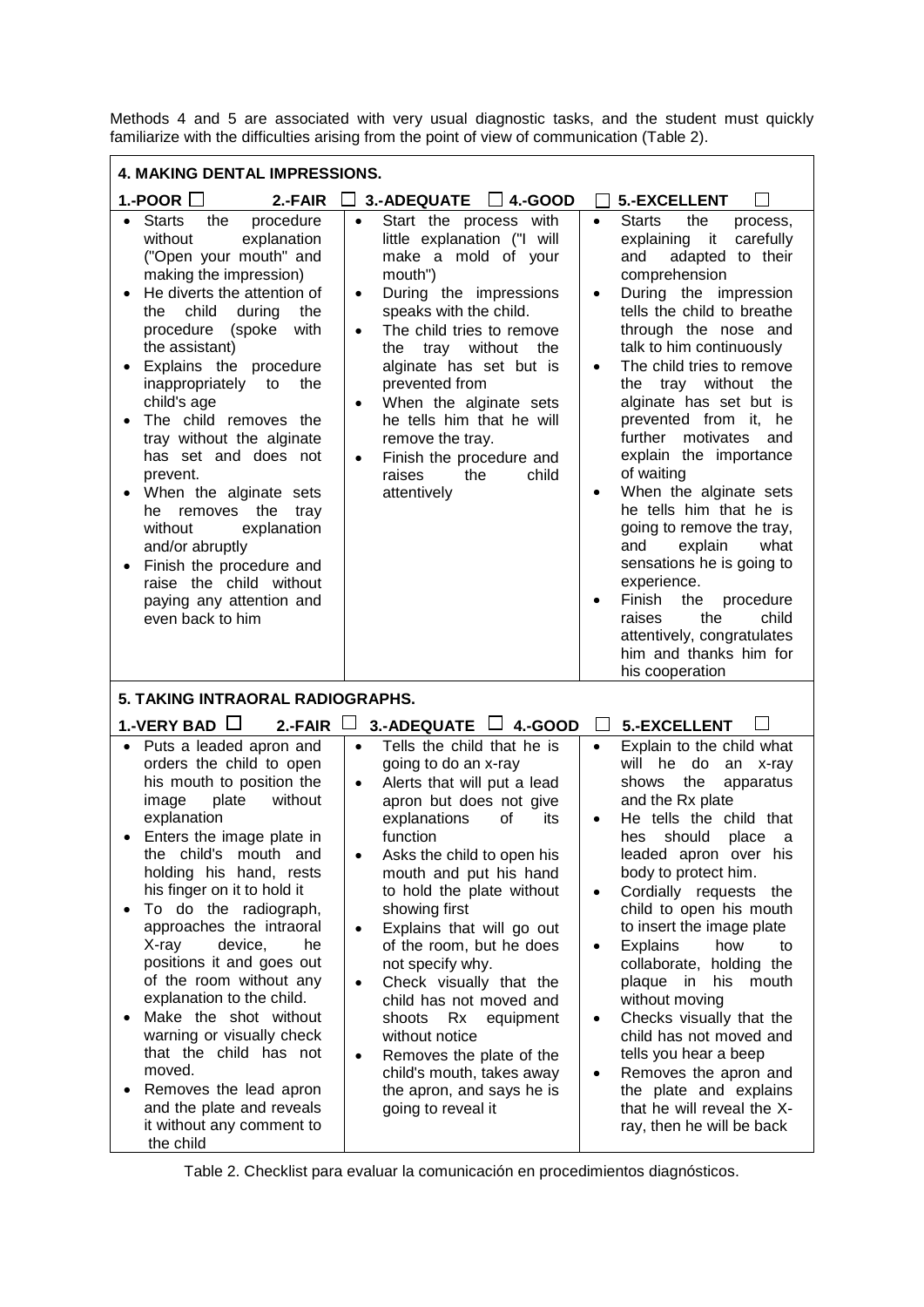The following two procedures (6 and 7) are selected clinical procedures that involve a great anxiety for the child and behavioral control is essential (Table 3).

| <b>6. EXTRACTIONS</b>                                                                                                                                                                                                                                                                                                                                                                                                                                                                                                                                                                                                                                                                                    |                                                                                                                                                                                                                                                                                                                                                                                                                                                                                                                                                                                                                                                                                                                                                       |                                                                                                                                                                                                                                                                                                                                                                                                                                                                                                                                                                                                                                                                                                                                                                                                                                                                                                                                                                                                                        |
|----------------------------------------------------------------------------------------------------------------------------------------------------------------------------------------------------------------------------------------------------------------------------------------------------------------------------------------------------------------------------------------------------------------------------------------------------------------------------------------------------------------------------------------------------------------------------------------------------------------------------------------------------------------------------------------------------------|-------------------------------------------------------------------------------------------------------------------------------------------------------------------------------------------------------------------------------------------------------------------------------------------------------------------------------------------------------------------------------------------------------------------------------------------------------------------------------------------------------------------------------------------------------------------------------------------------------------------------------------------------------------------------------------------------------------------------------------------------------|------------------------------------------------------------------------------------------------------------------------------------------------------------------------------------------------------------------------------------------------------------------------------------------------------------------------------------------------------------------------------------------------------------------------------------------------------------------------------------------------------------------------------------------------------------------------------------------------------------------------------------------------------------------------------------------------------------------------------------------------------------------------------------------------------------------------------------------------------------------------------------------------------------------------------------------------------------------------------------------------------------------------|
| 1.-POOR $\Box$<br>2.FAIR                                                                                                                                                                                                                                                                                                                                                                                                                                                                                                                                                                                                                                                                                 | 3.-ADEQUATE<br>$\Box$ 4.-GOOD                                                                                                                                                                                                                                                                                                                                                                                                                                                                                                                                                                                                                                                                                                                         | 5.-EXCELLENT                                                                                                                                                                                                                                                                                                                                                                                                                                                                                                                                                                                                                                                                                                                                                                                                                                                                                                                                                                                                           |
| <b>Starts</b><br>procedure<br>the<br>$\bullet$<br>without explaining to the<br>child that is going to<br>extract him a tooth<br>Leaves the syringe and<br>$\bullet$<br>the instrumental (forceps<br>and dumpers) in view of<br>the child<br>Performs<br>local<br>$\bullet$<br>anesthesia<br>without<br>explaining anything to the<br>child<br>He does not check that<br>$\bullet$<br>effective<br>anesthesia<br>is<br>and begins to dislocate<br>the tooth without giving<br>any indication of what the<br>child will feel<br>Performs extractions and<br>place a gauze over the<br>socket, ordering the child<br>to bite<br>Gives no instruction to<br>the child and prompts<br>him to quit the cabinet | $\bullet$<br>Explains to the child that<br>is necessary to make the<br>tooth extraction without<br>further arguments.<br>Ensures he will not feel<br>$\bullet$<br>pain<br>Maintains at all times the<br>$\bullet$<br>instrumental out of sight<br>of the child and makes<br>Anesthesia<br>Verify<br>the<br>correct<br>$\bullet$<br>performance<br>οf<br>anesthesia<br>without<br>the<br>child<br>asking<br>collaboration<br>Explains to the child that<br>$\bullet$<br>will extract the tooth, and<br>if he feels pain, he must<br>alert him to stop<br>Once the extraction is<br>$\bullet$<br>done tells the child that<br>they<br>have<br>already<br>finished, he puts a gauze<br>over the socket and says<br>he has to bite it for half<br>an hour | Explains to the child that<br>$\bullet$<br>is necessary to make the<br>extraction of the tooth<br>giving reasons<br>Assures it will not hurt<br>$\bullet$<br>because is going to<br>sleep the tooth first.<br>Maintains at all times the<br>$\bullet$<br>instrumental out of sight<br>of the child and performs<br>anesthesia telling how to<br>act during it.<br>Verifies<br>anesthesia<br>$\bullet$<br>asking the child to tell<br>him if he feels something<br>when he touches the<br>tooth with an explorer.<br>Explains that he will start<br>$\bullet$<br>moving the tooth and he<br>will stop to confirm that<br>he only feels force, but it<br>does not hurt.<br>Continues the extraction<br>$\bullet$<br>keeping the focus on the<br>child continuously<br>he does<br>When<br>the<br>$\bullet$<br>extraction tells it to the<br>child, places a gauze<br>over the socket and tells<br>him to bite<br>Talks to the parents and<br>$\bullet$<br>child together and gives<br>them instructions to be<br>followed |
| 7. EMERGENCY BY TRAUMA                                                                                                                                                                                                                                                                                                                                                                                                                                                                                                                                                                                                                                                                                   |                                                                                                                                                                                                                                                                                                                                                                                                                                                                                                                                                                                                                                                                                                                                                       |                                                                                                                                                                                                                                                                                                                                                                                                                                                                                                                                                                                                                                                                                                                                                                                                                                                                                                                                                                                                                        |
| 1.-POOR $\Box$<br>2.-FAIR                                                                                                                                                                                                                                                                                                                                                                                                                                                                                                                                                                                                                                                                                | <b>3.-ADEQUATE</b><br>$\Box$ 4.-GOOD                                                                                                                                                                                                                                                                                                                                                                                                                                                                                                                                                                                                                                                                                                                  | 5.-EXCELLENT                                                                                                                                                                                                                                                                                                                                                                                                                                                                                                                                                                                                                                                                                                                                                                                                                                                                                                                                                                                                           |
| Starts treatment without<br>making any examination<br>the child<br>Does not fulfill a medical<br>$\bullet$<br>history to know when,<br>where and how much<br>time has elapsed since<br>the trauma occurred<br>Does not perform any<br>radiographic<br>additional<br>testing                                                                                                                                                                                                                                                                                                                                                                                                                              | Fullfills a medical history<br>$\bullet$<br>of the child.<br>Asks when and where<br>$\bullet$<br>and the time<br>elapsed<br>the<br>since<br>trauma<br>occurred<br>additional<br><b>Does</b><br>$\bullet$<br>radiographic tests.                                                                                                                                                                                                                                                                                                                                                                                                                                                                                                                       | <b>Talks</b><br>child's<br>the<br>to<br>$\bullet$<br>parents and makes a<br>thorough history<br>In clinical history reflects<br>when, where and the<br>time elapsed since the<br>trauma occurred<br>Makes the child relevant<br>radiographic<br>additional<br>tests, three<br>periapical<br>radiographs in different<br>positions<br>Performs<br>vitality<br>pulp<br>tests                                                                                                                                                                                                                                                                                                                                                                                                                                                                                                                                                                                                                                             |

Table 3. Checklist para evaluar la comunicación en procedimientos clínicos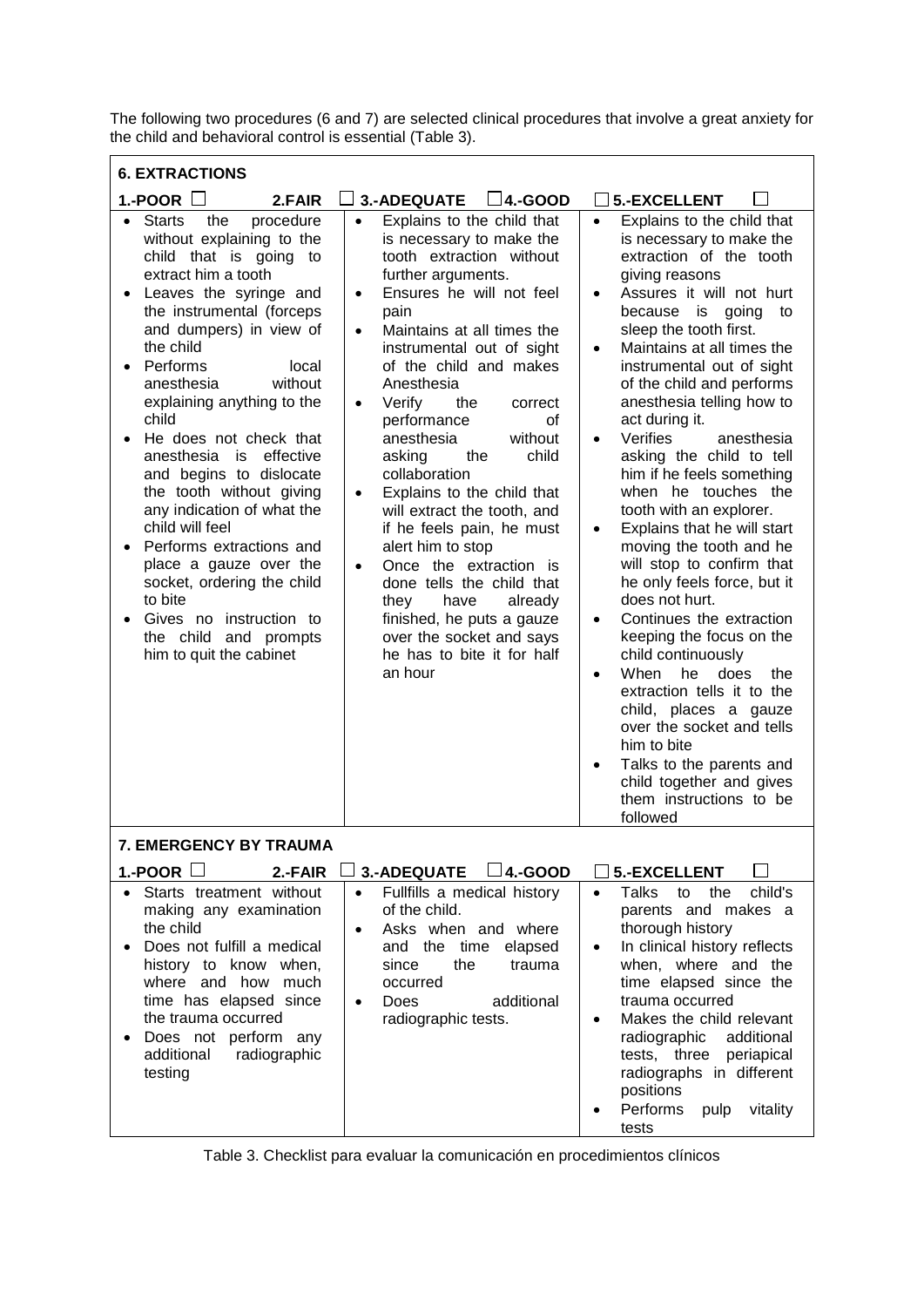Finally the child goodbye (8), represents both the "closing" of the relationship but also the way we started planning the next visit (Table 4).

| <b>8. CHILD GOODBYE</b>                                                                                                                                                                                                                                                                                                                  |                                                                                                                                                                                                                                                                                                                  |                                                                                                                                                                                                                                                                                                                                                                  |
|------------------------------------------------------------------------------------------------------------------------------------------------------------------------------------------------------------------------------------------------------------------------------------------------------------------------------------------|------------------------------------------------------------------------------------------------------------------------------------------------------------------------------------------------------------------------------------------------------------------------------------------------------------------|------------------------------------------------------------------------------------------------------------------------------------------------------------------------------------------------------------------------------------------------------------------------------------------------------------------------------------------------------------------|
| 1.-POOR $\Box$<br>2.-FAIR                                                                                                                                                                                                                                                                                                                | $\Box$ 3.-ADEQUATE $\Box$ 4.-GOOD                                                                                                                                                                                                                                                                                | 75.-EXCELLENT                                                                                                                                                                                                                                                                                                                                                    |
| When leaving the cabinet<br>$\bullet$<br>does not accompany the<br>child to the waiting room<br>• When he says goodbye<br>he does not call him by<br>name or confuses the<br>name<br>• The child goes out messy<br>and full of stains on<br>clothes<br>Accompanies the child to<br>the waiting room, but do<br>not talk to their parents | Accompanies the child to<br>٠<br>the waiting room.<br>Talks to parents in the<br>$\bullet$<br>waiting room<br>and<br>explains the treatment<br>done to his son<br>When leaving the office<br>٠<br>the<br>child<br>with<br>accompanies him to the<br>waiting<br>but<br>room<br>maintains a<br>distant<br>attitude | Exits with the child from<br>$\bullet$<br>cabinet<br>the<br>and<br>maintains a<br>caring<br>attitude with him<br>The child goes to the<br>$\bullet$<br>waiting room completely<br>clean<br>Accompanies the child<br>$\bullet$<br>to the waiting room, he<br>talks to the parents,<br>explains the treatment<br>done to the child and<br>praise his good behavior |

Table 4. Checklist para evaluar la comunicación en la despedida del niño.

#### *6.1.2 Levels of implementation and application areas*

The list provides an operational definition of learning goals and what implies a satisfactory performance. With this design, it will guide teacher observation while guiding feedback in learning and improving performance patterns.

For its application we contemplate the possibility of 2 observers: the teacher and the students themselves (peer review), to strengthen its training aspect. The evaluation was carried out in two areas:

- (1) Direct observation during interactions with real patients.
- (2) Rating recorded video / audio interactions.

We have discarded another widespread application area in the relationship with adult patients, the rating in simulated encounters, due the difficulty of applying this methodology with child simulated patients.

## **7 CONCLUSIONS**

We consider the acquisition of communication competences by the Pediatric Dentistry student would be strengthened with the design and implementation of assessment tools that can be part of a formative evaluation that creates learning opportunities or guided feedback and advice.

## **REFERENCES [Arial, 12-point, bold, left alignment]**

- [1] González J, Wagenaar R (2003). Tuning Educational Structures in Europe. Informe final. Deusto: Universidad de Deusto, 2003.
- [2] Baños JE, Pérez J (2005). Cómo fomentar las competencias transversals en los estudios de Ciencias de la Salud: una propuesta de actividades. Educación Médica 8(4), pp. 216-225.
- [3] Arráez-Aybar LA, Núñez-Cortés JM, Carabantes-Alarcón D, Lozano-Fernández R, Iglesias-Peinado I, Palacios-Alaiz E, del Castillo-García B, Nogales-Espert A (2008). Adquisición de competencias transversales en alumnos de pregrado de Ciencias de la Salud en la Universidad Complutense: una experiencia positiva. Educación Médica 11 (3), pp. 169-177.
- [4] Clèries X (2010). La esencia de la comunicación en educación médica. Educación Médica 13 (1), pp. 25-32.